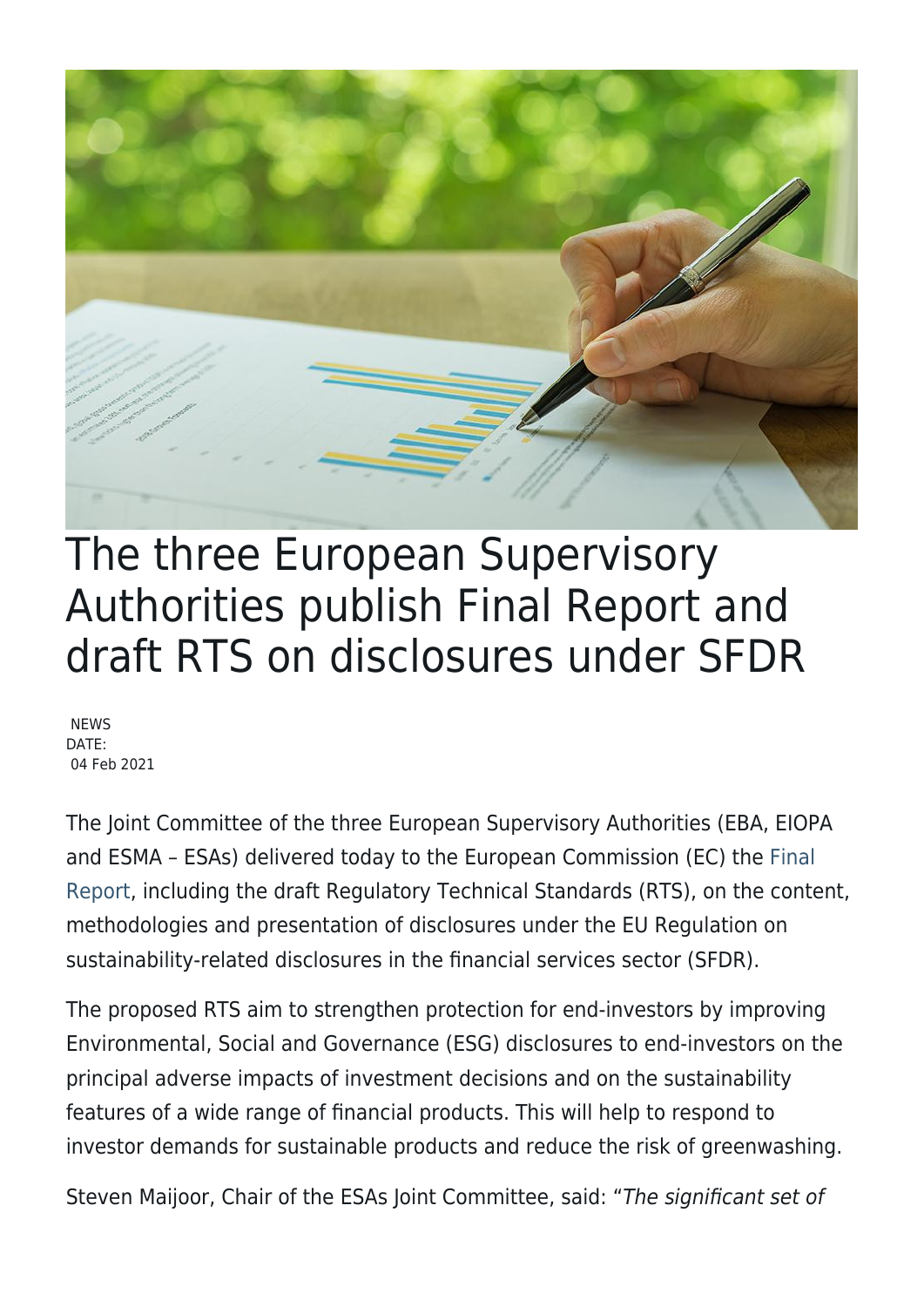rules issued today provide a strong basis to improve ESG reporting and combat greenwashing. They strike a careful balance between achieving common disclosures across the range of financial products covered by the SFDR and recognising that they will be included in documents that are very diverse in length and complexity. The ESAs have listened to the consultation feedback from stakeholders and have adjusted the proposed disclosures".

# Main proposals

Entity-level principal adverse impact disclosures

The principal adverse impacts that investment decisions have on sustainability factors should be disclosed on the entity's website. The disclosure should take the form of a statement showing how investments adversely impact indicators in relation to

- climate and environment; and
- social and employee matters, respect for human rights, anti-corruption and anti-bribery aspects.

The ESAs have updated the list of indicators for principal adverse impacts. The principal adverse impact reporting in the SFDR is based on the principle of proportionality – for companies with fewer than 500 employees, the entity-level principal adverse impact reporting applies on a comply-or-explain basis.

### Product level disclosures

The sustainability characteristics or objectives of financial products are to be disclosed in an annex to the respective sectoral pre-contractual and periodic documentation in mandatory templates and on providers' websites.

### Proposals relate to:

- Pre-contractual information should include details on how a product with environmental or social characteristics/ sustainable investment objective/ meets those/ that characteristics/ objective.
- Information on the entity's website on the environmental or social characteristics of financial products/ sustainable investment objective of the product and the methodologies used.
- Information in periodic reports specifying: (I) the extent to which products met the environmental and/or social characteristics by means of relevant indicators; and (II) for products with sustainable investment objectives, including products whose objective is a reduction in